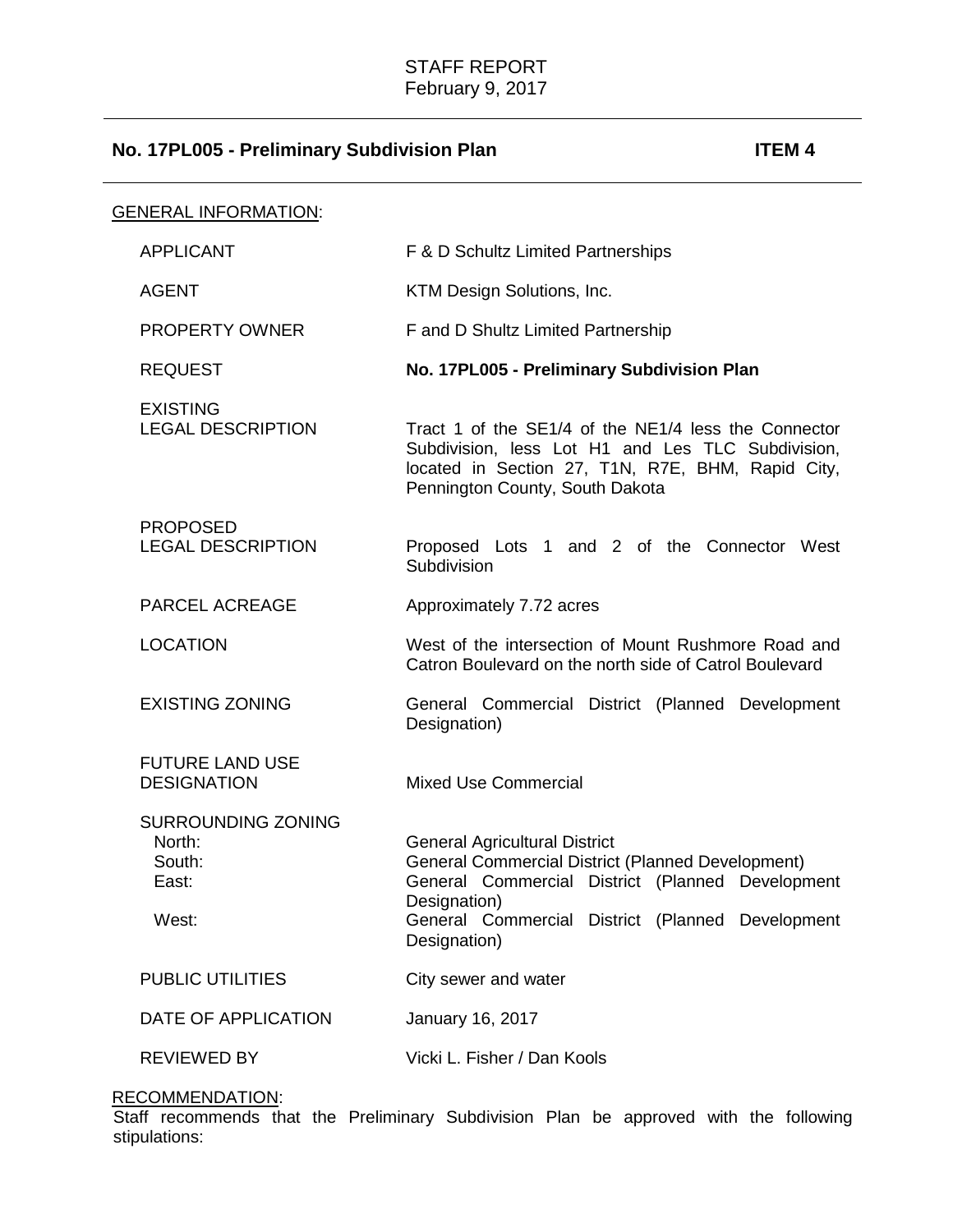- 1. Upon submittal of a Development Engineering Plan application, the red line plan comments shall be addressed. In addition, the redline plan comments shall be returned with the Development Engineering Plan application;
- 2. Prior to submittal of a Development Engineering Plan application, the proposed location of Les Hollers Way, a collector street, shall be relocated to align with the City's Major Street Plan or a Comprehensive Plan Amendment to the Major Street Plan shall be approved relocating Les Hollers Way as shown on the proposed Preliminary Subdivision Plan **or the applicant shall enter into an agreement to ensure that this issue is addressed prior to submittal of a Final Plat application**. The Comprehensive Plan Amendment to the Major Street Plan application shall be signed by the applicant and an authorized agent of the Jerald Johnson Living Revocable Trust;
- 3. Upon submittal of a Development Engineering Plan application, construction plans for Les Hollers Way shall be submitted for review and approval showing the street located in a minimum 68 foot wide right-of-way with an additional 10 feet of right-of-way the first 200 feet as it extends north from Catron Boulevard. In addition, the street shall be constructed with a minimum 36 foot wide paved surface to provide 3 continuous paved lanes with curb, gutter, sidewalk, street light conduit, water and sewer or an Exception shall be obtained. If an Exception is obtained, a copy of the approved Exception shall be submitted with the Development Engineering Plan application;
- 4. Upon submittal of a Development Engineering Plan application, construction plans for the service road shall be submitted for review and approval showing the street located within a minimum 70 foot wide right-of-way with an additional 10 feet of right-of-way the first 200 feet as it extends north from Catron Boulevard. In addition, the street shall be constructed with a minimum 26 foot wide paved surface, curb, gutter, sidewalk, street light conduit, water and sewer or an Exception shall be obtained. If an Exception is obtained, a copy of the approved Exception shall be submitted with the Development Engineering Plan application;
- 5. Upon submittal of a Development Engineering Plan application, construction plans for the section line highway located along the east lot line, north of the service road, shall be submitted for review and approval. In particular, the construction plans shall show the section line highway with a minimum 70 foot wide right-of-way and constructed with a minimum 26 foot wide paved surface, curb, gutter, sidewalk, street light conduit, water and sewer or an Exception shall be obtained or the section line highway shall be vacated. If an Exception is obtained, a copy of the approved Exception shall be submitted with the Development Engineering Plan application;
- 6. Upon submittal of a Development Engineering Plan application, construction plans for Catron Boulevard shall be submitted for review and approval showing the street constructed with curb, gutter, sidewalk, street light conduit and a second water main or an Exception shall be obtained. If an Exception is obtained a copy of the approved document shall be submitted with the Development Engineering Plan application;
- 7. Upon submittal of a Development Engineering Plan application, water plans and analysis prepared by a Registered Professional Engineer shall be submitted for review and approval in accordance with the Infrastructure Design Criteria Manual. The design report shall demonstrate that the water service is adequate to meet estimated domestic flows and required fire flows to support the proposed development;
- 8. Upon submittal of a Development Engineering Plan application, a sewer design report prepared by a Registered Professional Engineer as per the Infrastructure Design Criteria Manual shall be submitted for review and approval. The design report shall demonstrate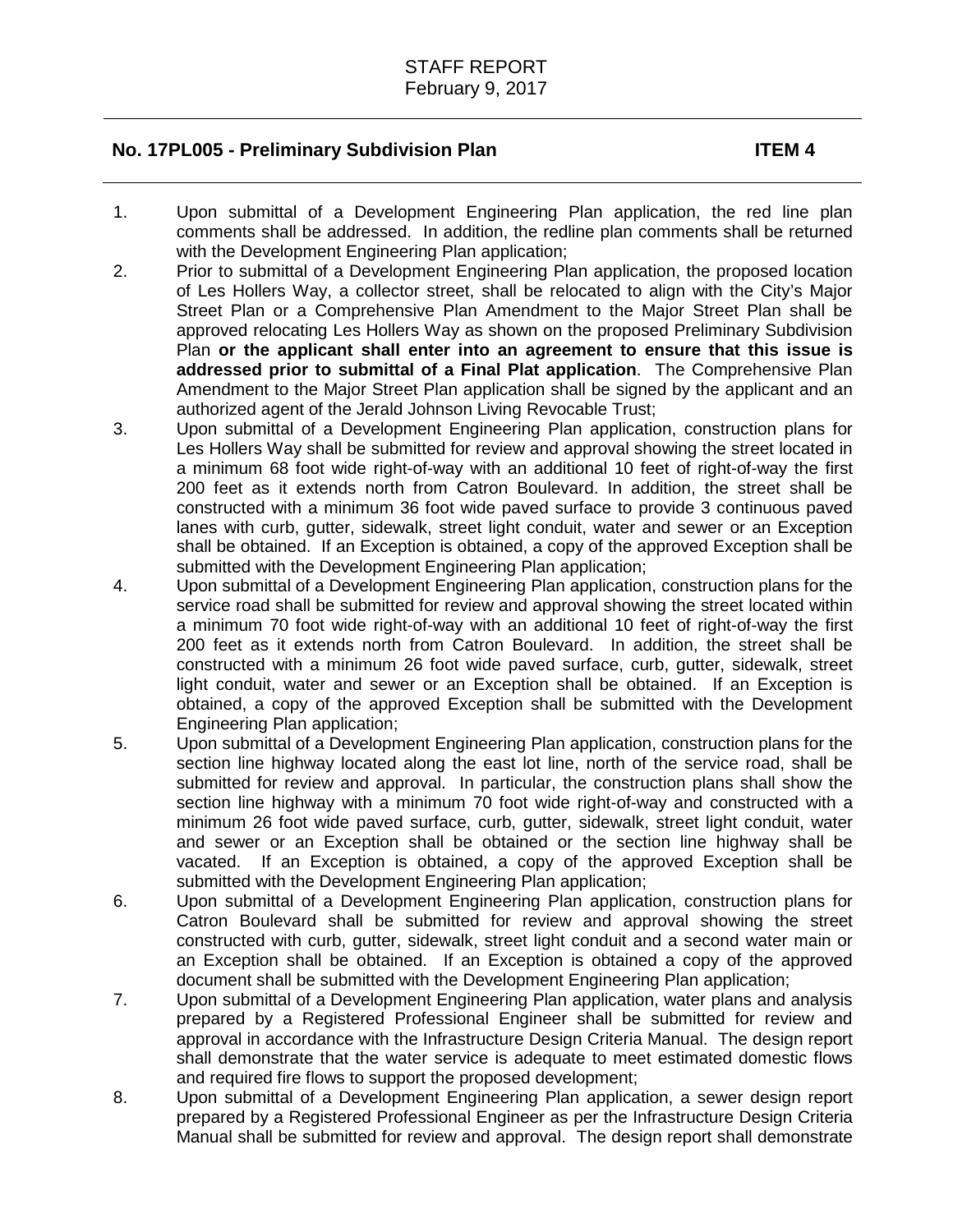that the sanitary sewer capacity is adequate to meet estimated flows and provide sufficient system capacity in conformance with the Infrastructure Design Criteria Manual;

- 9. Upon submittal of a Development Engineering Plan application, a drainage plan and report prepared by a Registered Professional Engineer as per the Infrastructure Design Criteria Manual and the Rapid City Municipal Code shall be submitted for review and approval for the proposed subdivision improvements. The drainage report shall address storm water quantity control and storm water quality treatment. In addition, easements shall be provided as needed;
- 10. Prior to approval of the Development Engineering Plan application, submitted engineering reports required for construction approval shall be accepted and agreements required for construction approval shall be executed if subdivision improvements are required. In addition, permits required for construction shall be approved and issued and construction plans shall be accepted in accordance with the Infrastructure Design Criteria Manual. All final engineering reports shall be signed and sealed by a Professional Engineer and contain a Certification Statement of Conformance with City Standards as required by the Infrastructure Design Criteria Manual;
- 11. Prior to approval of the Development Engineering Plan application, a Development Agreement shall be entered into with the City for all public improvements, if applicable;
- 12. Upon submittal of a Development Engineering Plan application, a cost estimate of the required subdivision improvements shall be submitted for review and approval;
- 13. Upon submittal of a Final Plat application, surety for any required subdivision improvements that have not been completed shall be posted and the subdivision inspection fees shall be paid; and,
- 14. Prior to the City's acceptance of the public improvements, a warranty surety shall be submitted for review and approval as required. In addition, any utilities and drainage proposed outside of the dedicated right-of-way shall be secured within easement(s).

#### GENERAL COMMENTS:

The applicant has submitted a Preliminary Subdivision Plan application to subdivide a 7.72 acre Tract creating two commercial lots and dedicating street right-of-way. The lots will be known as Lots 1 and 2 of Connector West Subdivision and will be 1.45 acres and 6.25 acres, respectively.

The property is located approximately 540 feet west of the intersection of Mount Rushmore Road and Catron Boulevard on the north side of Catron Boulevard. Currently, the property is void of any structural development.

A Preliminary Subdivision Plan is a tentative plan of a proposed subdivision requiring the installation of public improvements. Approval of a Preliminary Subdivision Plan by the City Council is required before an applicant can proceed with Development Engineering Plans and a Final Plat application for all or part of the area within the Preliminary Subdivision Plan application.

### STAFF REVIEW:

Staff has reviewed the Preliminary Subdivision Plan and has noted the following considerations:

Zoning: The property is currently zoned General Commercial District with a Planned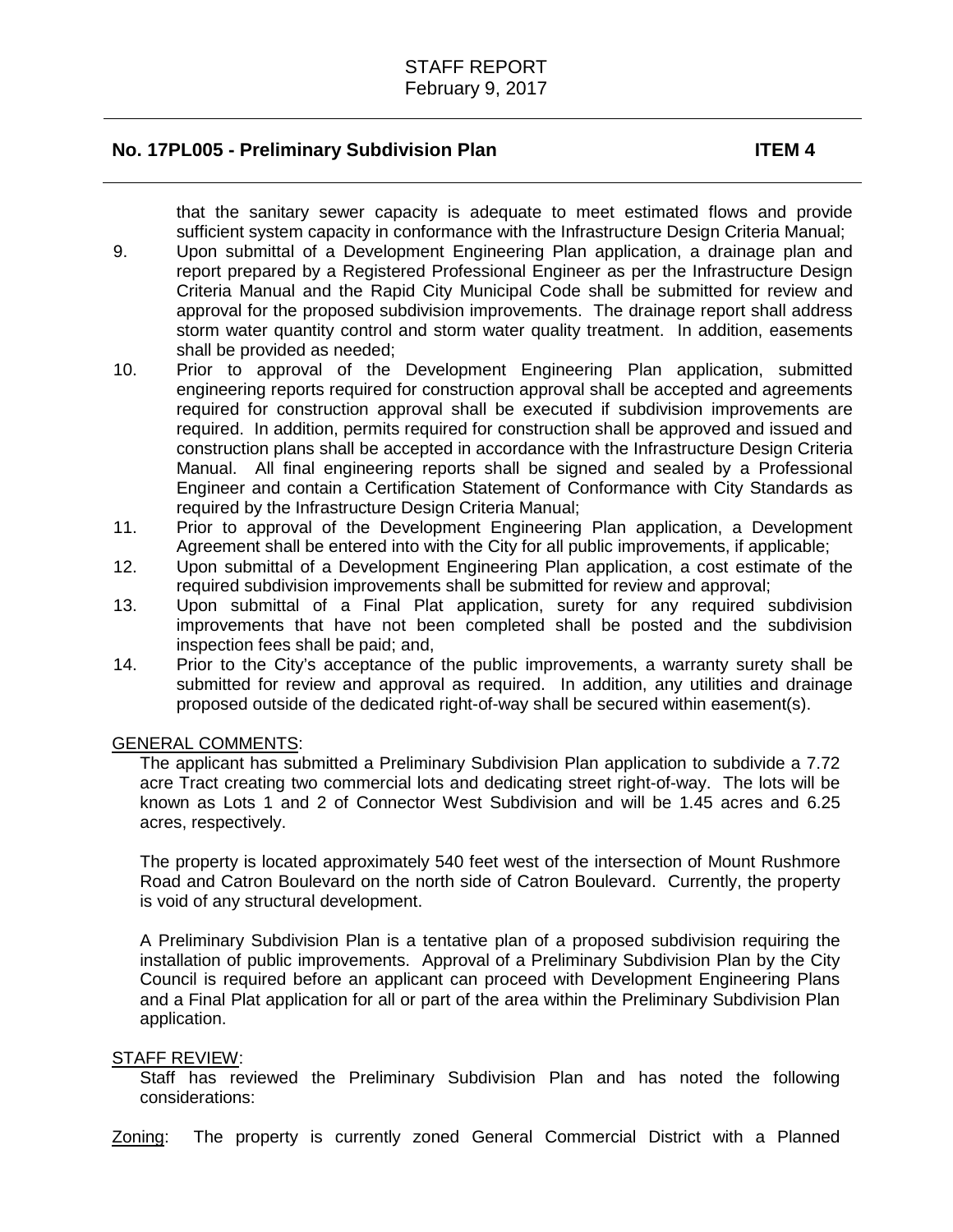Development Designation. The applicant should be aware that a Final Planned Development must be submitted for review and approval by the Planning Commission prior to issuance of a building permit.

Les Hollers Way: The Preliminary Subdivision Plan identifies the extension of Les Hollers Way from Catron Boulevard through the property. The City's Major Street Plan identifies Les Hollers Way as a collector street. However, the location of the street as shown on the Preliminary Subdivision Plan does not coordinate with the location as shown on the City's Major Street Plan. In particular, the Major Street Plan identifies the collector street extending to the east lot line of the property and the Preliminary Subdivision Plan identifies the street extending to the north lot line. As such, prior to submittal of a Development Engineering Plan application, the proposed location of Les Hollers Way must be relocated to align with the City's Major Street Plan or a Comprehensive Plan Amendment to the Major Street Plan must be approved relocating Les Hollers Way as shown on the proposed Preliminary Subdivision Plan. The Comprehensive Plan Amendment to the Major Street Plan application must also be signed by the applicant and by the property owner to the north since they will be directly impacted by the relocation.

As a collector street, Les Hollers way must be located in a minimum 68 foot wide right-ofway with an additional 10 feet of right-of-way the first 200 feet as it extends north from Catron Boulevard. In addition, the street must be constructed with a minimum 36 foot wide paved surface to provide 3 continuous paved lanes with curb, gutter, sidewalk, street light conduit, water and sewer. Upon submittal of a Development Engineering Plan application, construction plans for Les Hollers Way must be submitted for review and approval as identified or an Exception must be obtained. If an Exception is obtained, a copy of the approved Exception must be submitted with the Development Engineering Plan application.

- Service Road: A service road for Mount Rushmore Road is located along a portion of the east lot line. The service road is classified as a commercial street requiring that it be located in a minimum 70 foot wide right-of-way with an additional 10 feet of right-of-way the first 200 feet as it extends north from Catron Boulevard and constructed with a minimum 26 foot wide paved surface, curb, gutter, sidewalk, street light conduit, water and sewer. Upon submittal of a Development Engineering Plan application, construction plans for the service road must be submitted for review and approval as identified or an Exception must be obtained. If an Exception is obtained, a copy of the approved Exception must be submitted with the Development Engineering Plan application.
- Section Line Highway: A section line highway is located along the east lot line and is classified as a commercial street requiring that it be located in a minimum 70 foot wide right-of-way and constructed with a minimum 26 foot wide paved surface, curb, gutter, sidewalk, street light conduit, water and sewer. Upon submittal of a Development Engineering Plan application, construction plans for the section line highway must be submitted for review and approval as identified or an Exception must be obtained or the section line highway must be vacated. If an Exception is obtained, a copy of the approved Exception must be submitted with the Development Engineering Plan application.
- Catron Boulevard: Catron Boulevard is located along the south lot line and is classified as a principal arterial street requiring that it be located in a minimum 100 foot wide right-of-way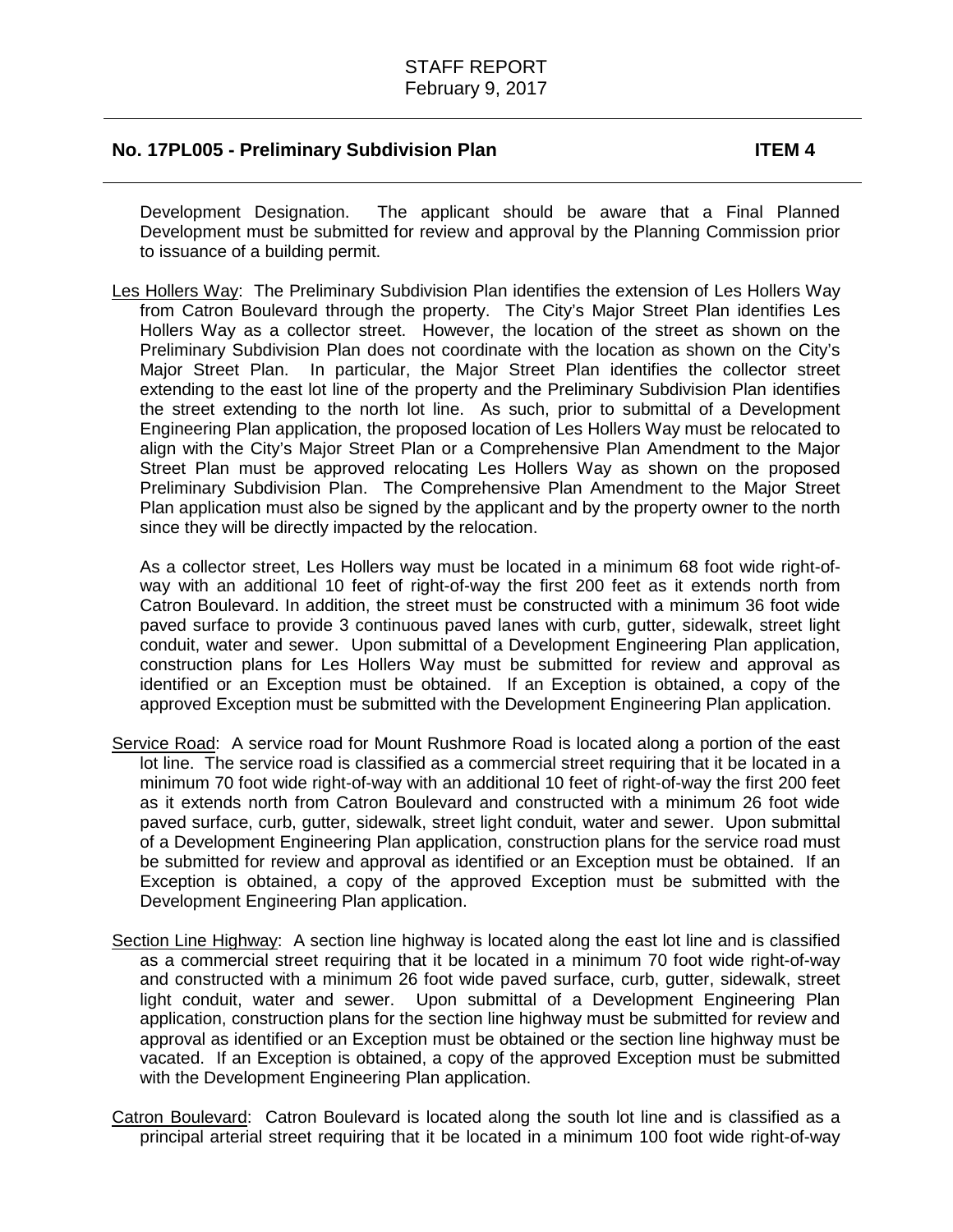and constructed with a minimum 36 foot wide paved surface, curb, gutter, sidewalk, street light conduit, sewer and a dual water main. Currently, Catron Boulevard is located in a 150 foot wide right-of-way and constructed with a 40 foot wide paved surface, sewer and a single water main. Upon submittal of a Development Engineering Plan application, construction plans must be submitted for review and approval showing the street constructed with curb, gutter, sidewalk, street light conduit and a second water main or an Exception must be obtained. If an Exception is obtained a copy of the approved document must be submitted with the Development Engineering Plan application;

- Drainage: The property is located within the Arrowhead Drainage Basin. Upon submittal of a Development Engineering Plan application, a drainage plan and report prepared by a Registered Professional Engineer as per the Infrastructure Design Criteria Manual and the Rapid City Municipal Code must be submitted for review and approval for the proposed subdivision improvements. The drainage report must address storm water quantity control and storm water quality treatment. In addition, easements must be provided as needed.
- Water: The proposed lots are located in the Skyline Water Zone which serves elevations of 3680 feet to 3900 feet. Static pressures in this development are approximately 100 psi. Pressure relief valves will be required in the proposed development. A 14 inch water main currently exists along Catron Boulevard. Upon submittal of a Development Engineering Plan application, water plans and analysis prepared by a Registered Professional Engineer must be submitted for review and approval in accordance with the Infrastructure Design Criteria Manual. The design report must demonstrate that the water service is adequate to meet estimated domestic flows and required fire flows to support the proposed development. In addition, easements must be secured as needed.
- Sewer: A 10 inch sewer main currently exists along Catron Boulevard. Upon submittal of a Development Engineering Plan application, a sewer design report prepared by a Registered Professional Engineer as per the Infrastructure Design Criteria Manual must be submitted for review and approval. The design report must demonstrate that the sanitary sewer capacity is adequate to meet estimated flows and provide sufficient system capacity.
- Stormwater Management Plan: The City Council has adopted a Stormwater Quality Manual and an Infrastructure Design Criteria Manual which provide criteria and technical guidance for erosion and sediment control at construction sites. As such, staff recommends that upon submittal of the Development Engineering Plan application, an Erosion and Sediment Control Plan in compliance with the adopted Stormwater Quality Manual and Infrastructure Design Criteria Manual be submitted for review and approval as required. In addition, an Erosion and Sediment Control Permit must be obtained prior to any construction.
- Development Agreement: Section 1.16.1 of the Infrastructure Development Criteria Manual states that a Development Agreement may be required for construction approval. A Development Agreement is a tool which will provide the City and the developer with an instrument to document the financial and procedural requirements for the development of public improvements. Staff recommends that prior to approval of the Development Engineering Plan application, a Development Agreement must be entered into with the City for all public improvements.